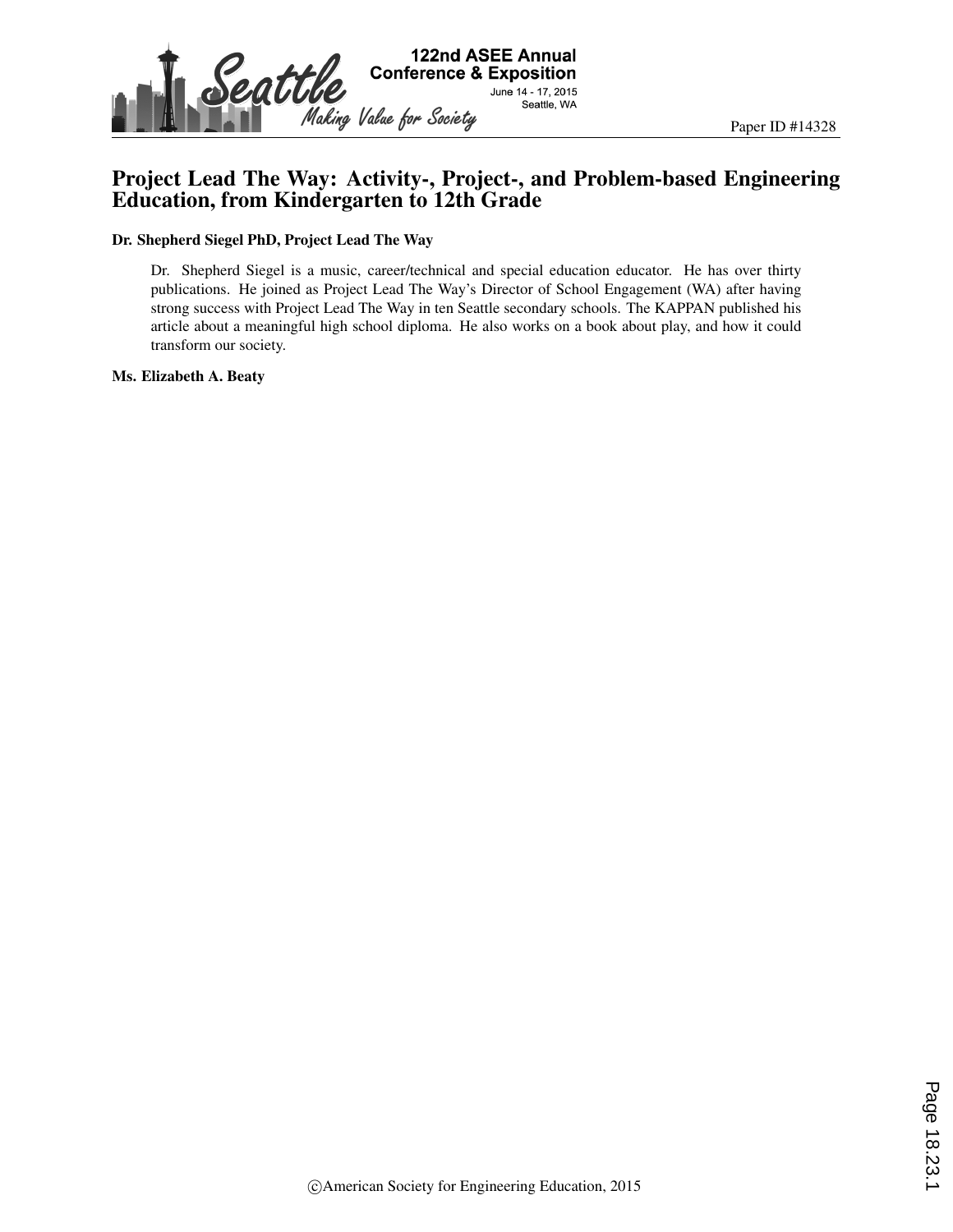2015 Annual ASEE K-12 Workshop on Engineering Education *"Authentic Engineering: Representing & Emphasizing the E in STEM"* Presented by Dassault Systems

> Saturday, June 13, 2015 8:00 A.M. – 5:00 P.M. Sheraton Seattle | Seattle | WA

Please complete this form, save it as a PDF file *only* and upload it through the ASEE Paper Management system as shown in the K12 Workshop Presenter's Kit.

All notifications will be by email from the ASEE Paper Management system. NOTE: To ensure that emails are not obstructed by spam blockers, please make sure to WHITELIST the email addresses: monolith@asee.org and conferences@asee.org and s.harrington-hurd@asee.org.

Direct questions to Stephanie Harrington-Hurd, ASEE K-12 Activities Manager, at s.harringtonhurd@asee.org. Additional workshop details are available at: http://www.asee.org/K12Workshop. Thank you!

> **Deadline Friday, January 23, 2015 by 5:00PM EST** *Presenters will be notified of acceptance status by March 14. Late submissions will not be accepted. Advanced Workshop Registration will open December 6, 2013.*

> > **SUBMISSION INFORMATION**

Provide the first and last name of each presenter, including affiliations. If there is more than one presenter, designate one person as the organizer and provide only that person's contact information. The organizer is responsible for communicating to co-presenters.

Number of Presenters: 4

Presenter Name(s):

| 1) Holt   | Gerald    | Project Lead The Way                          |
|-----------|-----------|-----------------------------------------------|
| 2) Siegel | Shepherd  | Project Lead The Way                          |
| 3) Ruff   | Karl      | Roosevelt High School, Seattle Public Schools |
| 4) Beaty  | Elizabeth | Morning Star Christian School, Bend, Oregon   |

Contact Person's Name: Shepherd Siegel, PhD

Contact Person's Email: ssiegel@pltw.org

2015-ASEE-K12-Proposal-Form - Holt Beaty Ruff Siegel\_gh Page 1 of 8 Contact Person's Phone: 206-619-8806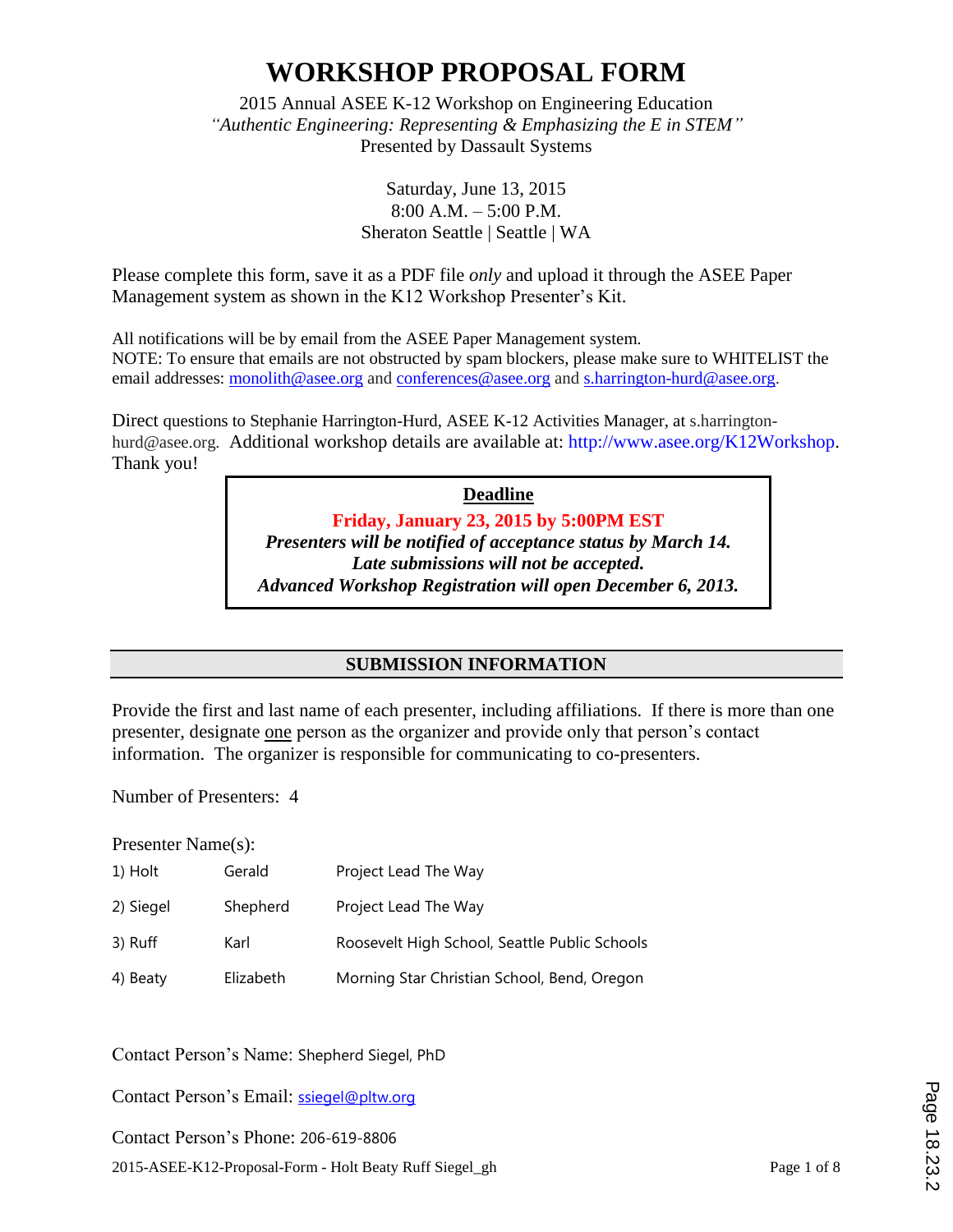2015 Annual ASEE K-12 Workshop on Engineering Education *"Authentic Engineering: Representing & Emphasizing the E in STEM"* Presented by Dassault Systems

> Saturday, June 13, 2015 8:00 A.M. – 5:00 P.M. Sheraton Seattle | Seattle | WA

Contact Person's Alternate Phone: 206-933-8811

Please provide a one-paragraph bio for each presenter (in the order listed above). The bio should not exceed 70 words and should be written as you would want it to appear on the ASEE website and program materials.

- 1) Gerald Holt began his career as a petroleum engineer where mentoring junior engineers sparked a career pivot to become a high school engineering educator. His success as a teacher and leadership with after school programs was recognized by *Project Lead The Way*. Over the past five years, Gerald has applied his experience as both an engineer and educator to create impactful, innovative learning opportunities for students a Director of Instruction.
- 2) At Seattle's Roosevelt High School, Karl Ruff applies learnings from 16 years as a Boeing engineer by creating a lab environment with the look and feel of a contemporary engineering/prototyping shop. It is a student-directed interdisciplinary innovation lab where students can practice leadership and entrepreneurship while learning engineering fundamentals. It meets the need for creative and engaged people who understand iteration and risk and disciplined self-management on a team.
- 3) Dr. Shepherd Siegel is a music, career/technical and special education educator. He has over thirty publications. He joined as *Project Lead The Way's* Director of School Engagement (WA) after having strong success with the program in ten Seattle secondary schools. The KAPPAN published his article about a meaningful high school diploma in 2010. He also works on a book about play, and how it could transform our society.
- 4) Elizabeth Beaty began her career as a  $5<sup>th</sup>$  grade teacher who was always interested in how to best engage students in the learning process. Through this interest she found *Project Lead The Way* and was trained in the Middle School *Gateway* program, Design and Modeling. After getting accepted for the PLTW *Launch* pilot program, Elizabeth implemented *Launch* at her school and became a Master Teacher last summer.

#### **WORKSHOP INFORMATION**

**Proposed Title**:

#### *Project Lead The Way:* **Activity-, Project-, and Problem-based Engineering Education, from Kindergarten to 12th Grade**

**Abstract**: Please provide a concise description that includes the workshop's learning objectives (maximum 750 characters). The abstract is used on the ASEE website, program materials, and otherK-12 Workshop promotional activities.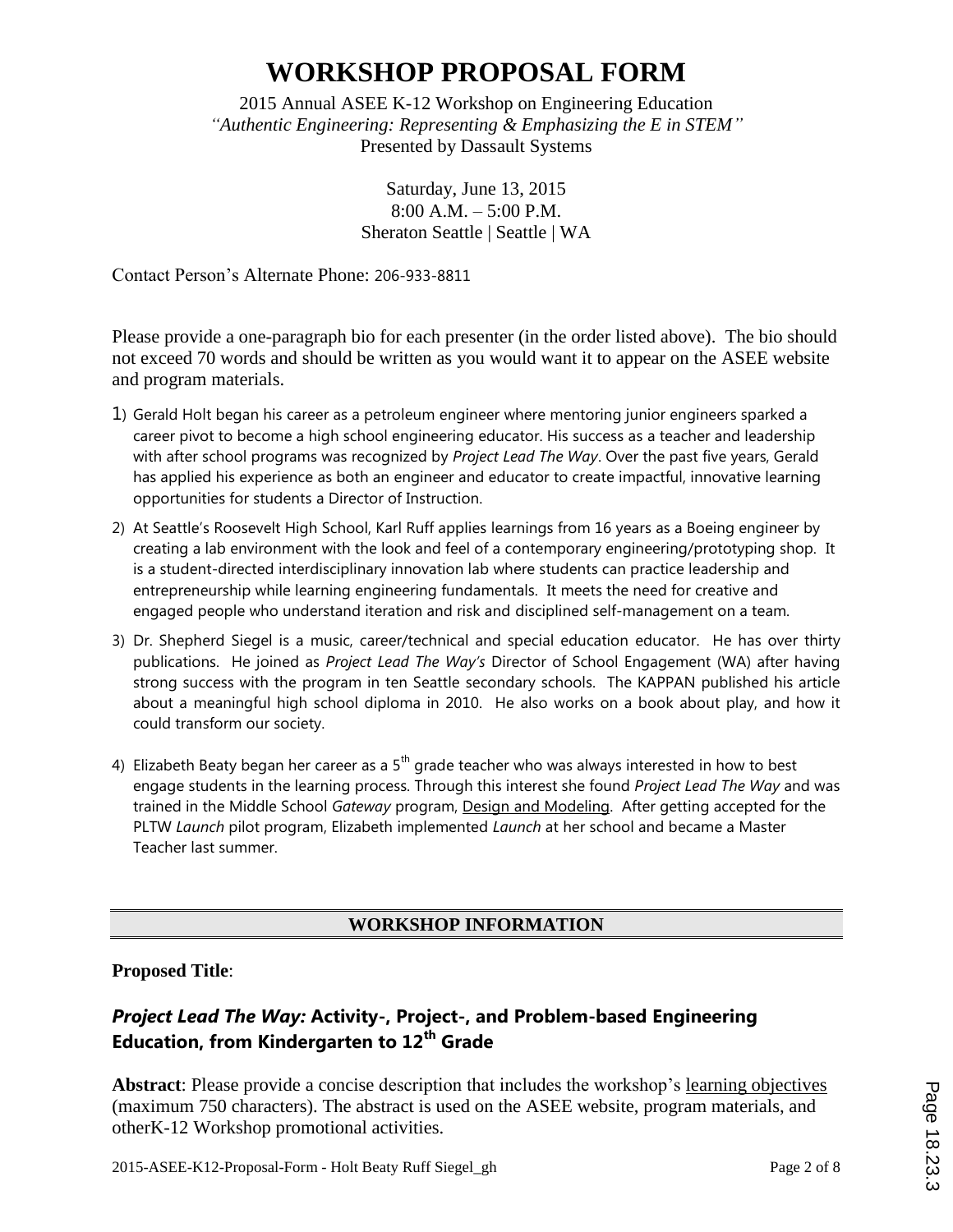2015 Annual ASEE K-12 Workshop on Engineering Education *"Authentic Engineering: Representing & Emphasizing the E in STEM"* Presented by Dassault Systems

> Saturday, June 13, 2015 8:00 A.M. – 5:00 P.M. Sheraton Seattle | Seattle | WA

Participants will experience two lessons from *Project Lead The Way's* engineering program, attaining the following learning objectives:

- Kindergarten: Build A Beanstalk
	- **Students** 
		- $\circ$  Are introduced to the engineering design process by modeling a beanstalk using pipe cleaners with a goal of creating the tallest free-standing model possible
		- $\circ$  Compare heights and test the strengths of each beanstalk model by adding mass (a golden egg) to the top.
		- o Optimize their design to improve height and strength.
- 9<sup>th</sup> Grade: Puzzle Design Challenge
	- **Students** 
		- o Learn and understand the design process
		- o Model an idea before making the final prototype
		- o Understand assembly constraints
		- o Address gender and age
		- o Understand domain and function
- Begin to learn about the continuously improving Activity-, Project-, and Problem -based pedagogy practiced by PLTW, and how it is implemented

**Workshop Description**. Please provide a detailed description of the proposed workshop that, at minimum, explicitly addresses the following (maximum 4,000 characters):

- a. Learning objectives
- b. Hands-on activities and interactive exercises
- c. Materials that participants can take with them
- d. Practical application for teachers and outreach staff

*Project Lead The Way* offers a different approach to learning and teaching. Through activity-, project-, and problem-based curriculum, PLTW has students from Kindergarten through  $12<sup>th</sup>$  grade apply what they know, identify problems, find unique solutions, and lead their own learning. Workshop attendees will experience this powerful approach to learning as they participate in two activities from the *Project Lead The Way* engineering programs. The first activity is designed for kindergarten students and is part of the PLTW *Launch* program designed for K-5 students. The second activity is designed for 9<sup>th</sup> grade students and is part of the PLTW *Engineering* program.

The overarching learning goal of the workshop: Participants will understand that application of a design process as a step-by-step method that can be used to guide the development of solutions to real-world problems. This method can be scaffolded in complexity through a wide range of grade levels..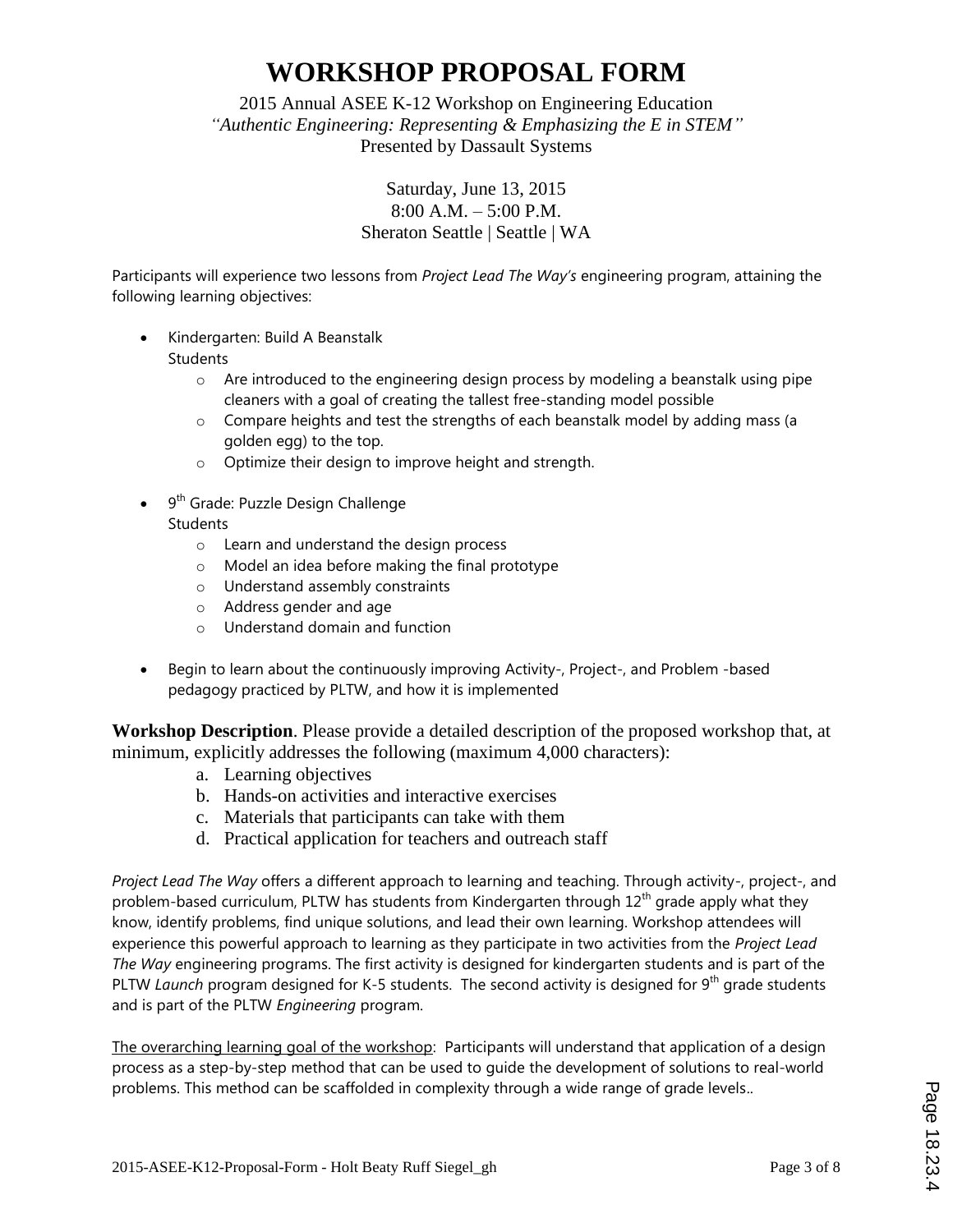2015 Annual ASEE K-12 Workshop on Engineering Education *"Authentic Engineering: Representing & Emphasizing the E in STEM"* Presented by Dassault Systems

> Saturday, June 13, 2015 8:00 A.M. – 5:00 P.M. Sheraton Seattle | Seattle | WA

The activity designed for kindergarten students is entitled Build A Beanstalk. In a classroom, students are introduced to the design process through the familiar story of "Jack and the Beanstalk." Students use pipe cleaners to build the tallest beanstalk possible that could also support mass (golden eggs). The models are tested for height and the mass which it can support. Participants will perform this activity in timed stages to intentionally follow a design process. Participants will optimize their design to improve performance.

The learning objectives for this activity are:

- 1. Participants will understand that the design process is a step-by-step method used to guide people in developing solutions to problems.
- 2. Participants will understand that engineers and designers create new products or improve existing products and technology to meet human needs and wants.
- 3. The practical application for a teacher or outreach staff is to experience an example of an engaging activity structured so that students intentionally apply a design process.
- 4. Materials that a workshop participant can take are information about the PLTW *Launch* program.

The project designed for 9<sup>th</sup> grade students is entitled Puzzle Design Challenge. In a classroom, students follow an engineering design process to complete a challenge. Students design, build and test a puzzle. Students apply hand sketching and CAD modeling skills as part of an engineering design. Students test solution time of a population sample then use statistical tools to analyze the level of challenge of a puzzle. Participants will design a portion of a puzzle using an engineering design process including hand sketching. Participants will see examples of puzzles and how statistical analysis is applied to the project.

The learning objectives for this activity are:

- 1. Participants will use graphical, computer, physical and mathematical models as appropriate to represent or solve problems.
- 2. Participants will fabricate a simple object from technical drawings that may include an isometric view and orthographic projections.
- 3. The practical application for a teacher or outreach staff is to apply statistical analysis to an engaging design activity.
- 4. Materials that a workshop participant can take are information about the PLTW Engineering program.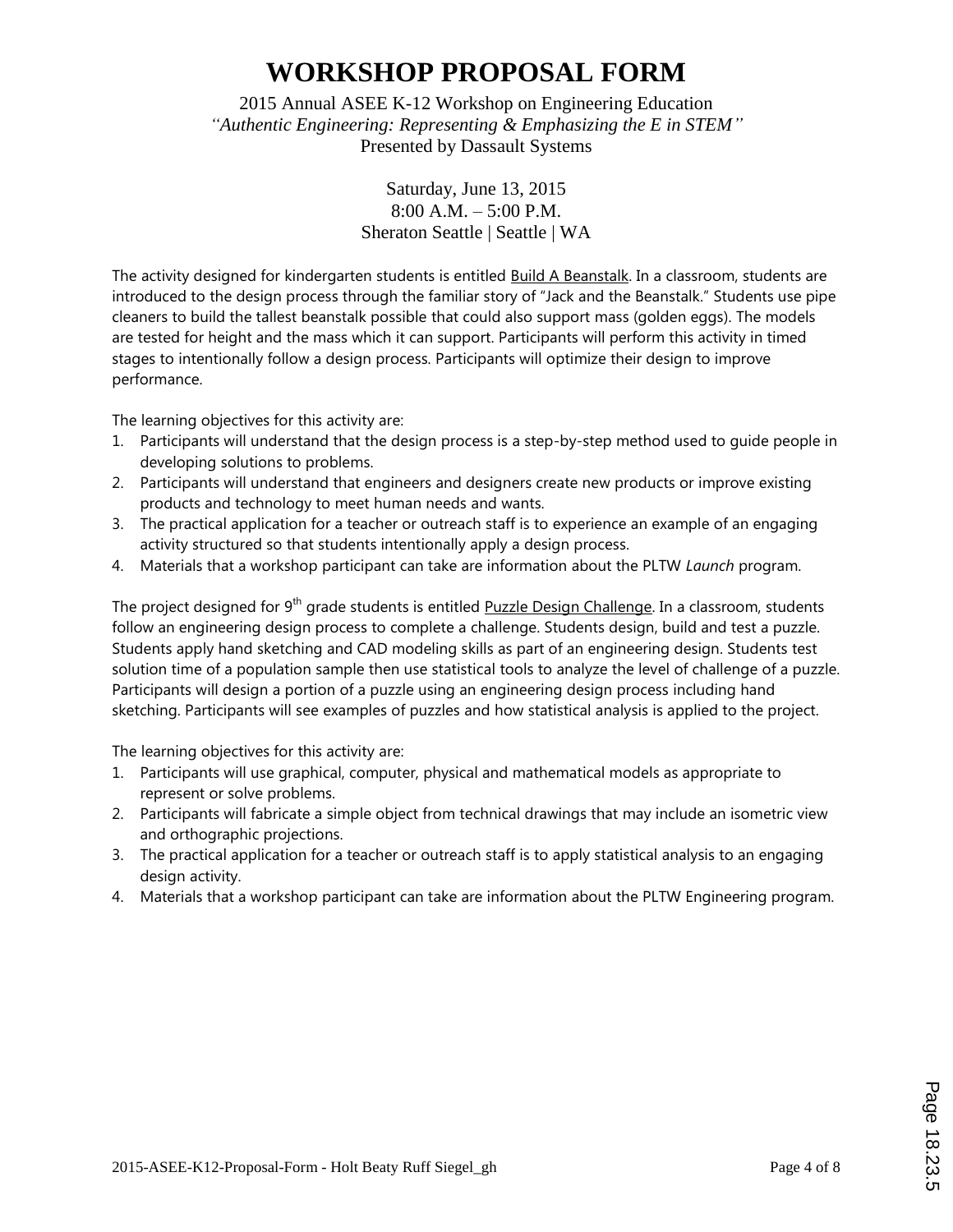2015 Annual ASEE K-12 Workshop on Engineering Education *"Authentic Engineering: Representing & Emphasizing the E in STEM"* Presented by Dassault Systems

> Saturday, June 13, 2015 8:00 A.M. – 5:00 P.M. Sheraton Seattle | Seattle | WA

**Authentic Engineering Connection.** Identify and describe how you will explicitly address the ways in which your lesson or activity is representative of the processes, habits of mind and practices used by engineers, or is demonstrative of work in specific engineering fields.<sup>i</sup> At least one of those must be within the first four listed, below; i.e., do not only check "other". Check all that apply:

- $\boxtimes$  Use of an engineering design process that has at least one iteration/improvement
- $\boxtimes$  Attention to specific engineering habits of mind
- $\boxtimes$  Attention to engineering practices (as described in the NGSS/Framework and as practiced by engineers)
- $\Box$  Attention to specific engineering careers or fields related to the lesson/activity
- $\Box$  Other (please describe below)

Provide a description of how you will explicitly address these aspects of authentic engineering in your workshop (maximum 2,000 characters):

The PLTW *Launch* and PLTW *Engineering* curriculum were designed in alignment with the engineering practices as described in the NGSS/Framework. In both the *Build a Beanstalk* and the *Puzzle Design Challenge,* students learn to evaluate their first attempt and project how a second iteration or improvement would differ from the original model. Also, in both activities, crucial aspects of the Design Process, a core engineering habit of mind, are learned: Students Define a Problem; Generate Concepts; Develop a Solution; Construct and Test a Prototype; and Evaluate the Solution. All *Project Lead the Way*  courses and lessons are aligned with Next Generation Science Standards (& Technological Literacy and Common Core Math). Attendees will be provided a document showing all of the standards to which the lessons they are learning align.

The Building the Beanstalk applies a design process appropriate for this grade range and aligned to these same standards. The students define the problem—that they need to build the tallest beanstalk possible (K-2-ETS1-10) Students model the beanstalk using pipe cleaners. They evaluate the model by comparing the height of their beanstalks with others, followed by a teacher-led discussion on the features, strengths, and weaknesses of the different beanstalk designs (K-2-ETS1-3).

The Puzzle Design Challenge applies an engineering design process appropriate for this grade range and aligned to these same standards. Students begin with defining the problem, then develop hand sketch and physical block models to test the puzzle components relative to the design problem (HS-ETS1-2). Students test their solution and gather data such as time to complete the puzzle (HS-ETS1-3).

Other examples of NGSS standards met in the *Build A Beanstalk:* 

• Science and Engineering Practice - Developing and Using Models -Modeling in K-2 builds on prior experiences and progresses to include using and developing models (i.e., diagram, drawing,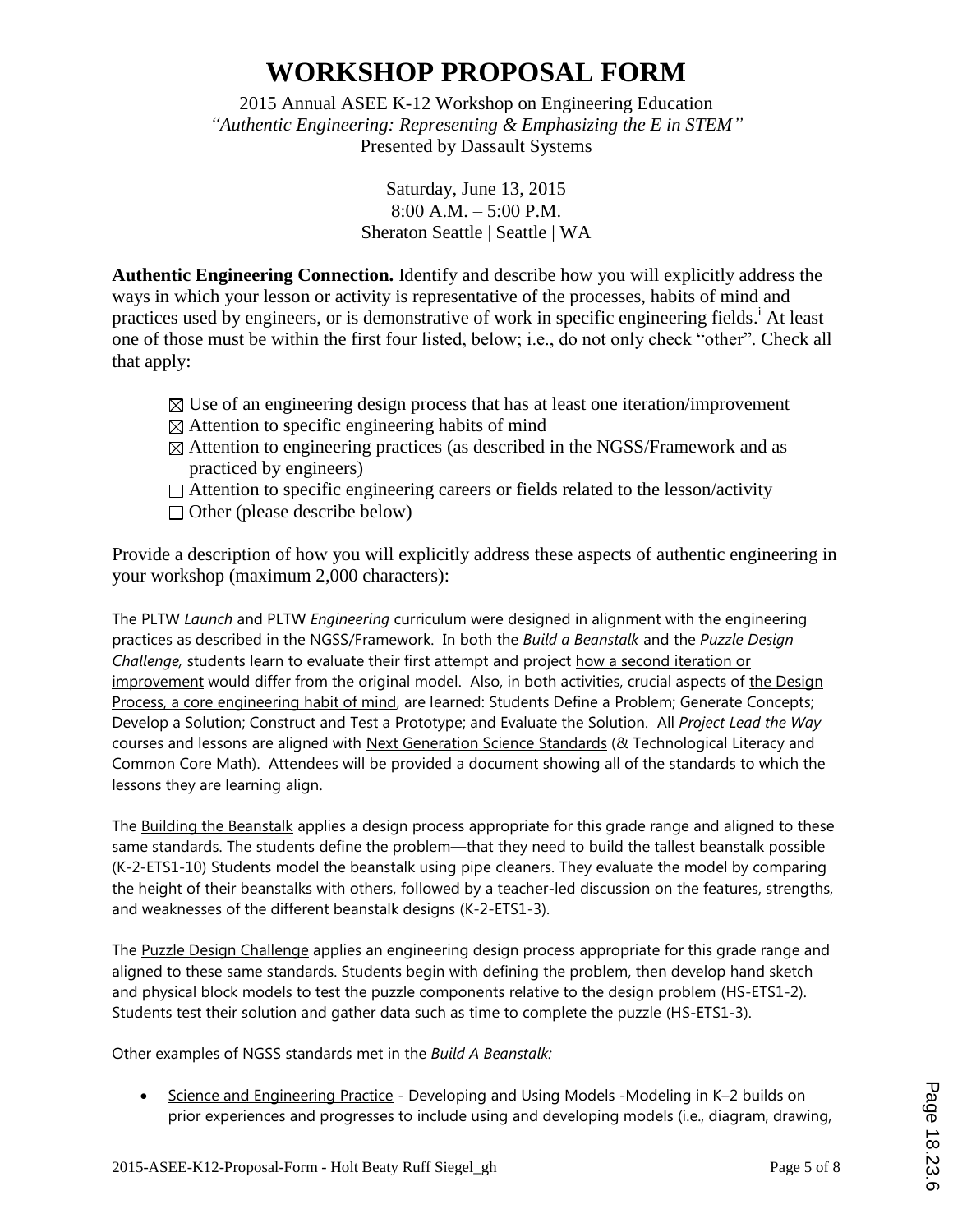2015 Annual ASEE K-12 Workshop on Engineering Education *"Authentic Engineering: Representing & Emphasizing the E in STEM"* Presented by Dassault Systems

> Saturday, June 13, 2015 8:00 A.M. – 5:00 P.M. Sheraton Seattle | Seattle | WA

physical replica, diorama, dramatization, or storyboard) that represent concrete events or design solutions.

 Crosscutting Concept – Structure and Function - The shape and stability of structures of natural and designed objects are related to their function(s).

**Diversity.** This year is the American Society for Engineering Education's "Year of Action on Diversity." It is essential that we have a diverse engineering workforce to solve diverse problems. To do that and to have an engineering-literate public, it is essential that we reach *every* preK-12 student with high-quality engineering education, drawing on issues of access and equity in the classroom and in the curriculum. Reviewers would like to know how your proposed workshop will address diversity.

Provide a description of how you will explicitly address diversity – e.g., diversity with respect to gender/sex, ethnicity or race, special education inclusion, socio-economic status, or LGBT status – in your workshop (maximum 2,000 characters):

The activity is based on a story that is a familiar book for male and female students. Observations made of this activity in a PLTW *Launch* classroom show that male and females paired together work with significantly less gender bias than is seen at middle and high school. Specifically, male and female inputs are valued equally. Introducing problem-solving using a design process and learning effective teamwork strategies at early grades could be a valuable strategy to forming gender neutral respect for colleagues.

In the Puzzle Design Challenge, students are asked to run trials and investigate whether the gender or the age of the puzzle solver has any correlation to the solution time. Specifically,

- *1. How does the gender of the puzzle solver affect solution time? Be specific and provide evidence to support your answer.*
- *2. How does the age of the puzzle solver affect solution time?* 
	- *a. Make a specific statement related to the rate of increase or decrease of solution time with respect to age. Provide evidence that supports your statement.*
	- *b. Write an equation using function notation that represents puzzle solution time in terms of age. Be sure to define your variables and identify units.*
	- *c. Predict the solution time on the first attempt of a child who is 3 years of age. Show your work.*
	- *d. Predict the solution time on the first attempt of a person who is 95 years of age. Show your work.*
	- *e. Do these predictions make sense? Why or why not?*
	- *f. What is a realistic domain for the function?*
	- *g. Collect additional data to verify your mathematical model.*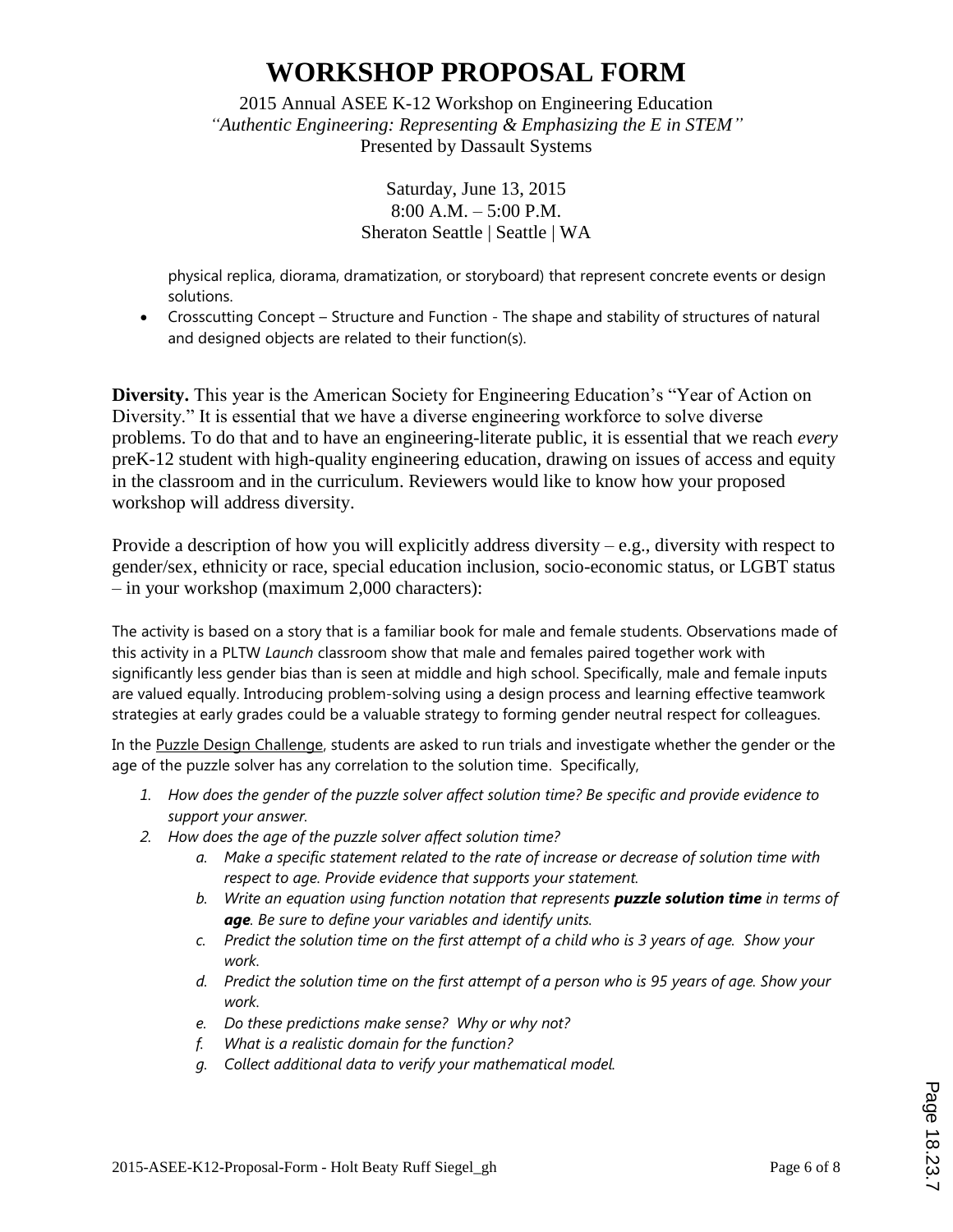2015 Annual ASEE K-12 Workshop on Engineering Education *"Authentic Engineering: Representing & Emphasizing the E in STEM"* Presented by Dassault Systems

> Saturday, June 13, 2015 8:00 A.M. – 5:00 P.M. Sheraton Seattle | Seattle | WA

*Project Lead The Way* is an organization firmly committed to the full representation of all students in PLTW classes, and in the engineering colleges and engineering professions. Information on specific projects that address equity in the PLTW network will be provided.

Are there any online components to the proposal or presentation? (Note that these online components may only be available to presenters or those who have their wireless subscriptions, since wireless may not be available during the workshop sessions.)

 $\boxtimes$  No  $\Box$  Yes

Please describe:

Grade Level Target Audience (check all that apply):  $\boxtimes$  Primary (EC–2)  $\Box$  Elementary (3–5)  $\Box$  Middle School (6-8)  $\boxtimes$  High School (9-12)

Maximum Number of Participants:

22

If this number is greater than 25, please describe how your workshop will equally engage all participants.

All Seating is Classroom (tables and chairs).

Audio Visual Equipment Requests:

*Note: An LCD projector, screen and podium with attached microphone are provided. Requests for additional equipment or resources (e.g., internet connection or laptops) will incur extra charges. If you do not have additional requests, please indicate with "Not applicable."* 

Need to play audio from a laptop audio out jack.